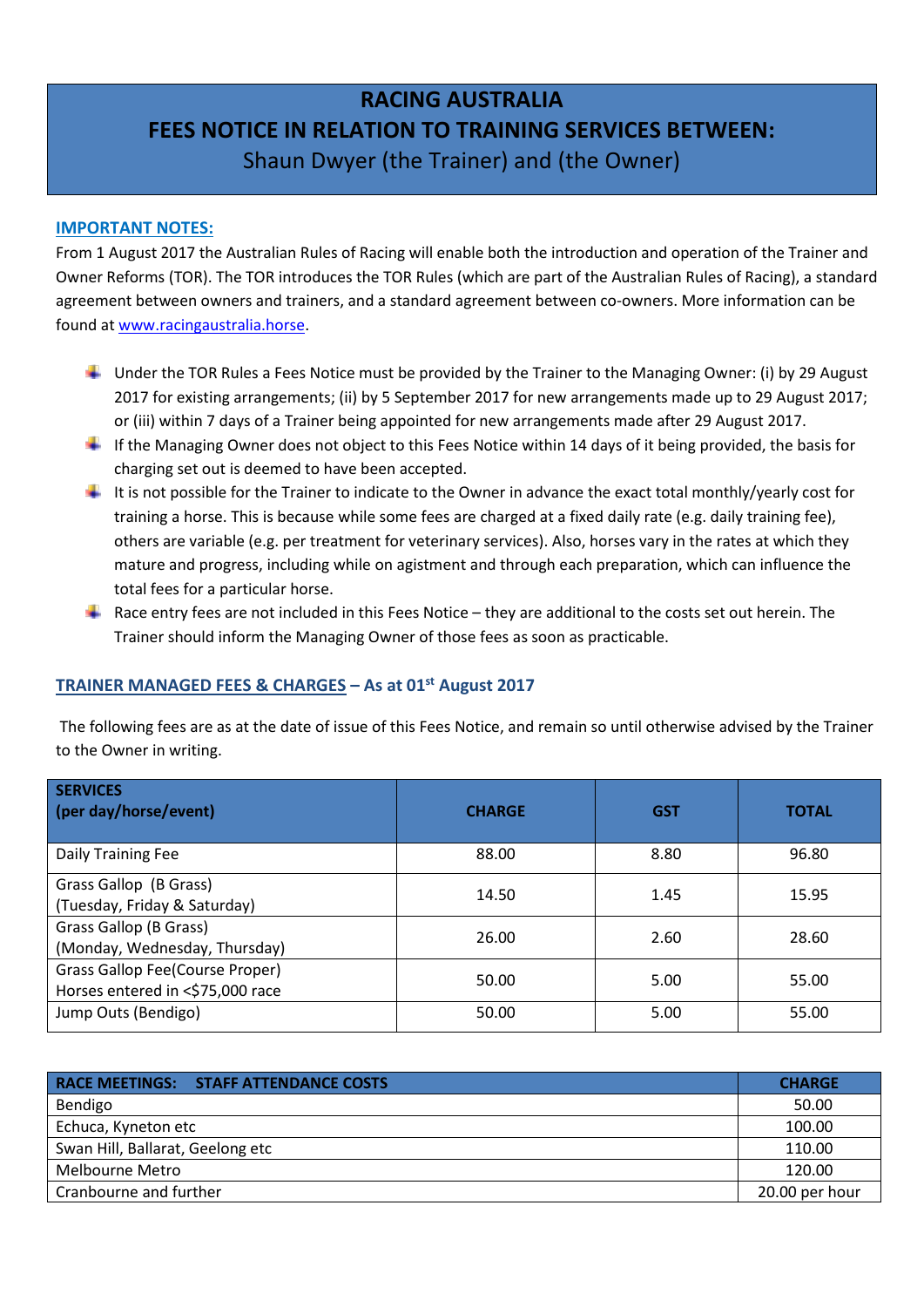# **THIRD PARTY FEES & CHARGES (ESTIMATE) – As at 01st August 2017**

The following are service providers commonly engaged by the Trainer. This pricing chart is offered as a guide for basic services frequently/historically sourced by the Trainer. If the Trainer becomes aware that a fee estimate in this section is likely to be exceeded by 10% or more, the Trainer should notify the Managing Owner and explain why.

|                                                  | <b>TYPE OF SERVICE</b>     | <b>CHARGE</b> | <b>GST</b> | <b>COST</b> |
|--------------------------------------------------|----------------------------|---------------|------------|-------------|
| <b>Farrier:</b>                                  | Shoeing                    | 150.00        | <b>NIL</b> | 150.00      |
| Shaun Dwyer                                      | Trim                       | 45.00         | <b>NIL</b> | 45.00       |
| (Russell Schischka)<br>Dentist :                 | Teeth                      | 50.00         | <b>NIL</b> | 50.00       |
| <b>Chiropractor:</b><br><b>Fusion Bodyworks</b>  | <b>Bowen Therapy</b>       | 100.00        | <b>NIL</b> | 100.00      |
| <b>Veterinary:</b>                               | <b>General Examination</b> | 105.00        | 10.50      | 115.50      |
| Victorian Equine Group                           | <b>Blood Profile</b>       | 76.50         | 7.65       | 84.15       |
| Equissage:                                       | Massage                    | 50.00         | <b>NIL</b> | 50.00       |
| Spelling/Agistment per day<br>Bolinda or Bendigo | Spelling                   | 20.00         | 2.00       | 22.00       |

#### **Notes:**

- Charges incurred for any therapeutics, applications, tests, sampling, ointments and/or medicines applied to the horse for specific treatments will be identified on the Training Invoice issued to the Owner for reimbursement, in addition to the charge for any General Examination.
- $\triangleq$  2 year olds may have lower costs than 3+ year olds given:
	- (i) the level of development required to race; and
	- (ii) the overall life cycle of the horse.
- For other than emergency treatment, prior approval will be sought from the Owner where an individual treatment will likely exceed \$2,000 (incl GST) in cost.

| <b>PROVIDER</b>          | <b>SERVICE</b>            |                        |
|--------------------------|---------------------------|------------------------|
| <b>Midland Transport</b> | < 100km journey           | As per invoiced amount |
| <b>Midland Transport</b> | >100km but <250km journey | As per invoiced amount |
| <b>Midland Transport</b> | >250km but <500km journey | As per invoiced amount |
| <b>Midland Transport</b> | $>500$ km                 | As per invoiced amount |

#### **Notes:**

Floating costs vary according to how many horses are on the truck on a particular journey (ie. More horses less cost per horse).